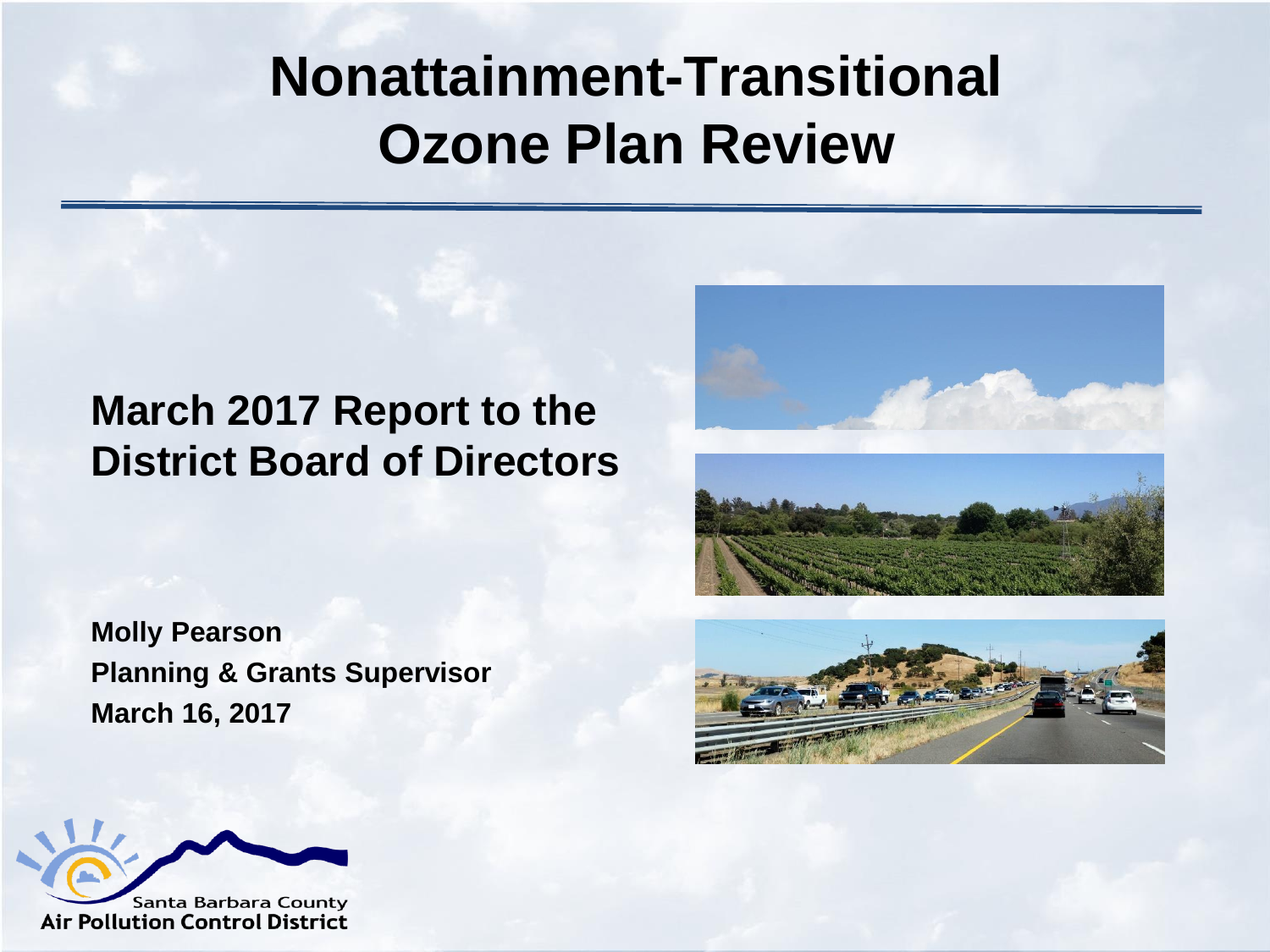#### Presentation Overview

- Air Quality in Santa Barbara County and the 2016 Ozone Plan
- Nonattainment-Transitional Designation
- Control Measures in the 2016 Plan
- Options Considered and Staff Recommendation
- CAC Recommendation
- Next steps

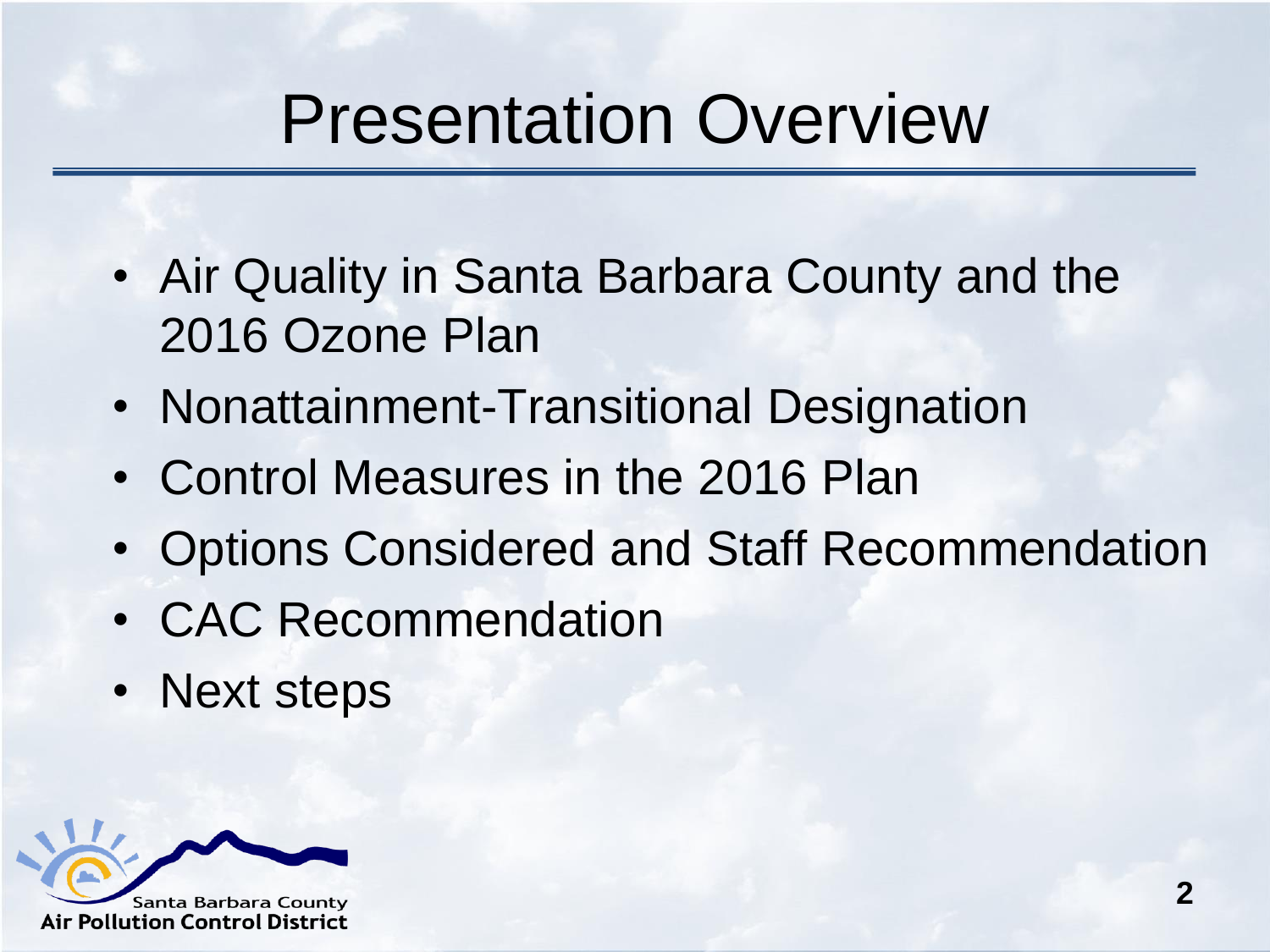## Ozone Air Quality in SB County

#### **State Standard:**

8-hr: 70 ppb 1-hr: 0.09 ppm

#### **Federal Standard:**

8-hr (old): 75 ppb 8-hr (new): 70 ppb



Prepared by the SANTA BARBARA county office of AIR QUALITY PLANNING

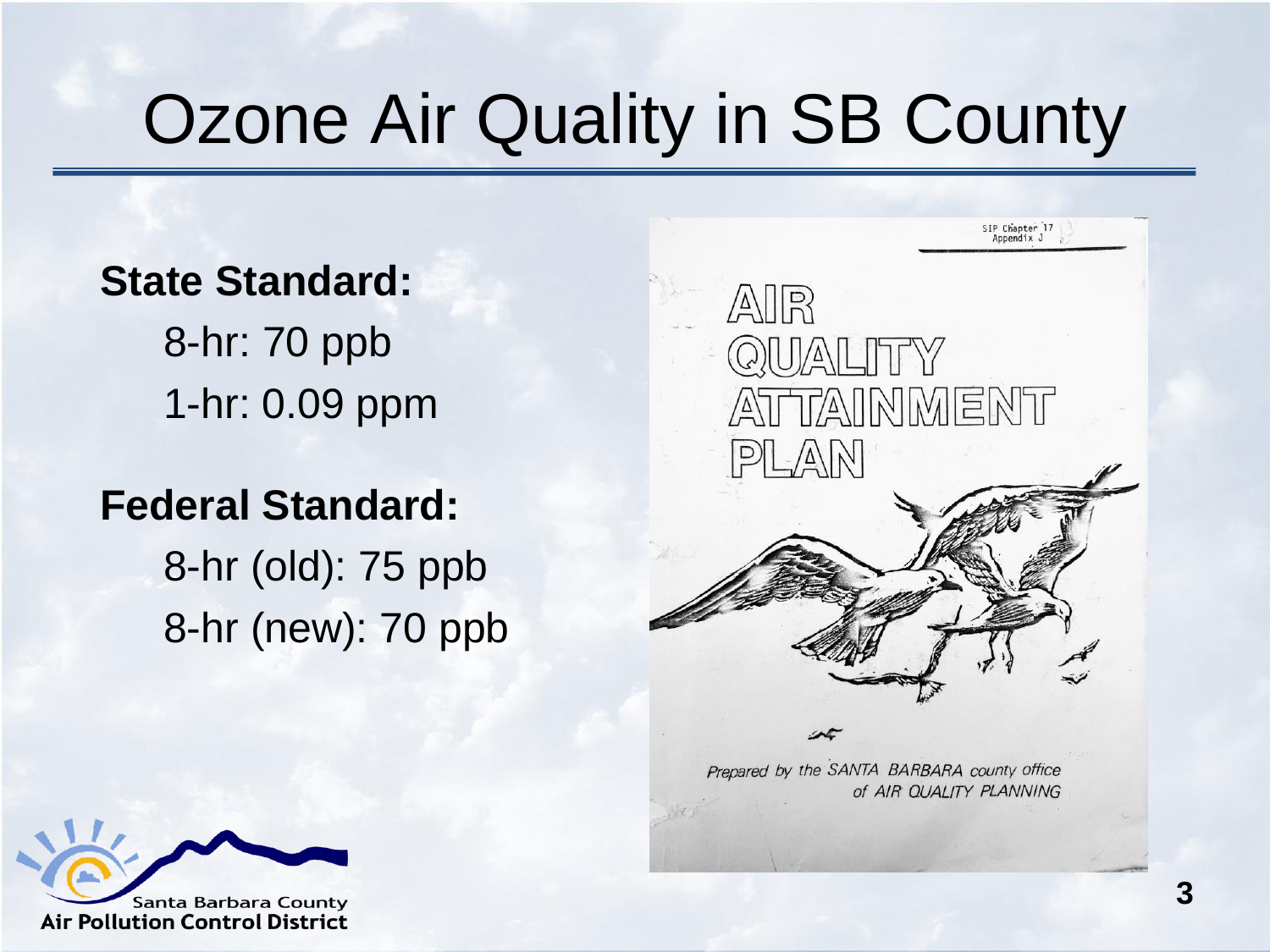## Ozone Air Quality in SB County

#### **Exceedance days – State Ozone Standard**



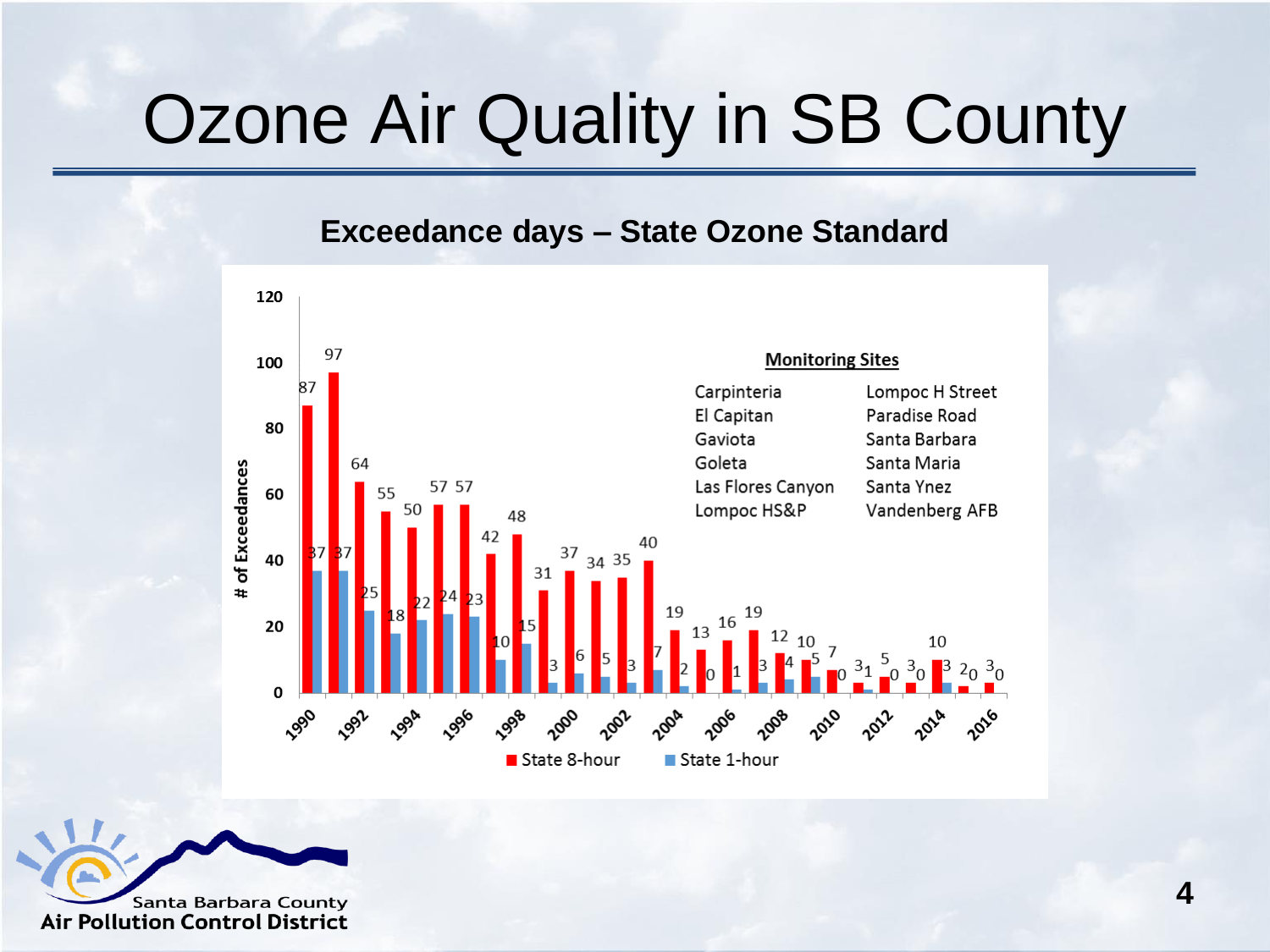### Nonattainment-Transitional

2016 Ozone Plan identified a potential change in designation from *nonattainment* to *nonattainment-transitional*

- Happens if we have 3 or fewer exceedance days
- Finished the 2016 ozone season with very few exceedances:

| Number of days exceeding the state 8-hr ozone standard |      |      |      |      |      |
|--------------------------------------------------------|------|------|------|------|------|
| 2011                                                   | 2012 | 2013 | 2014 | 2015 | 2016 |
|                                                        |      |      | 10   |      |      |

State will finalize nonattainment-transitional designation soon

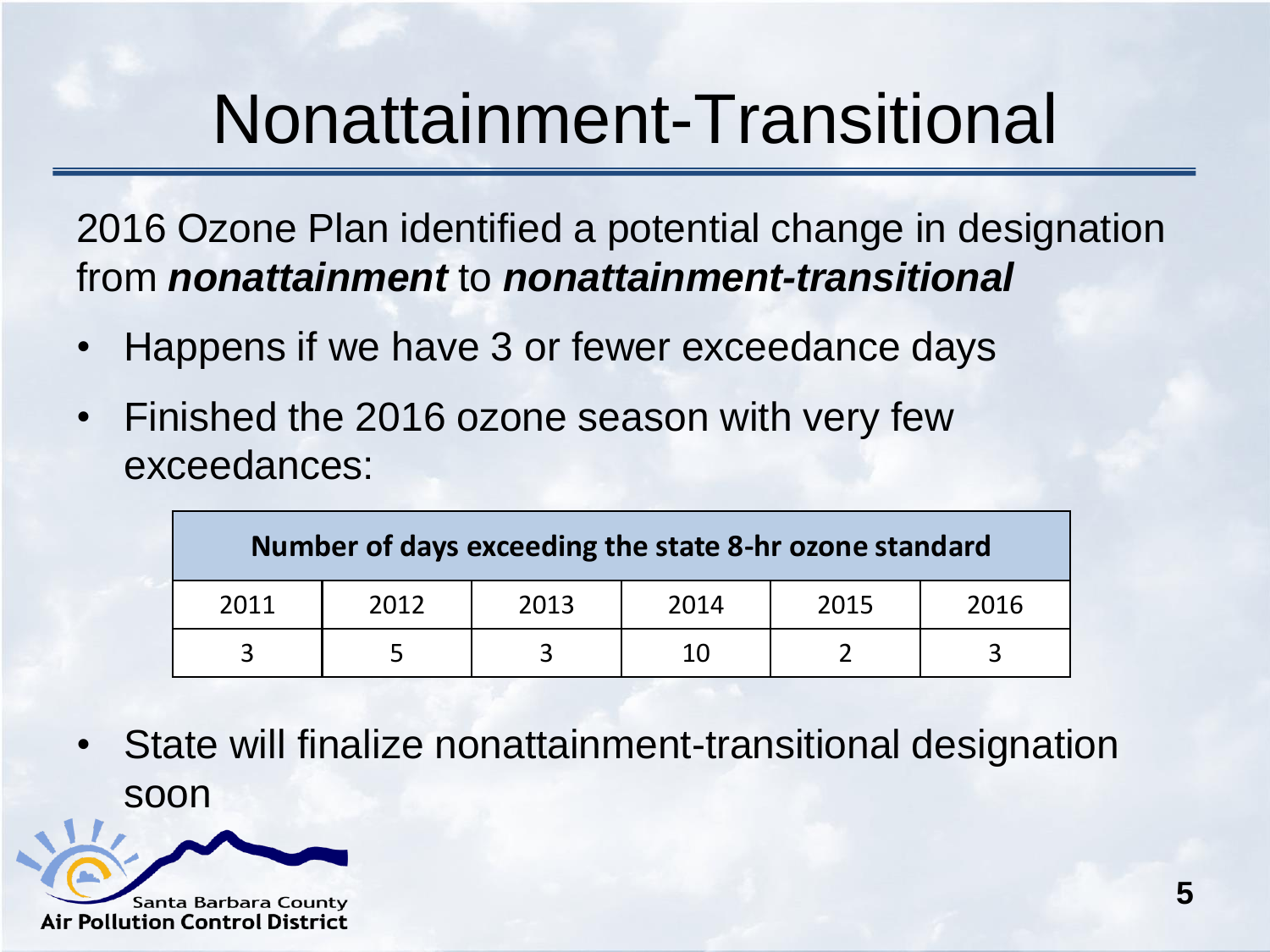# What does Nonattainment-Transitional mean?

- Required to:
	- Reevaluate the control measure implementation schedule
	- Conduct additional analysis before implementing control measures
	- Board action on implementation schedule

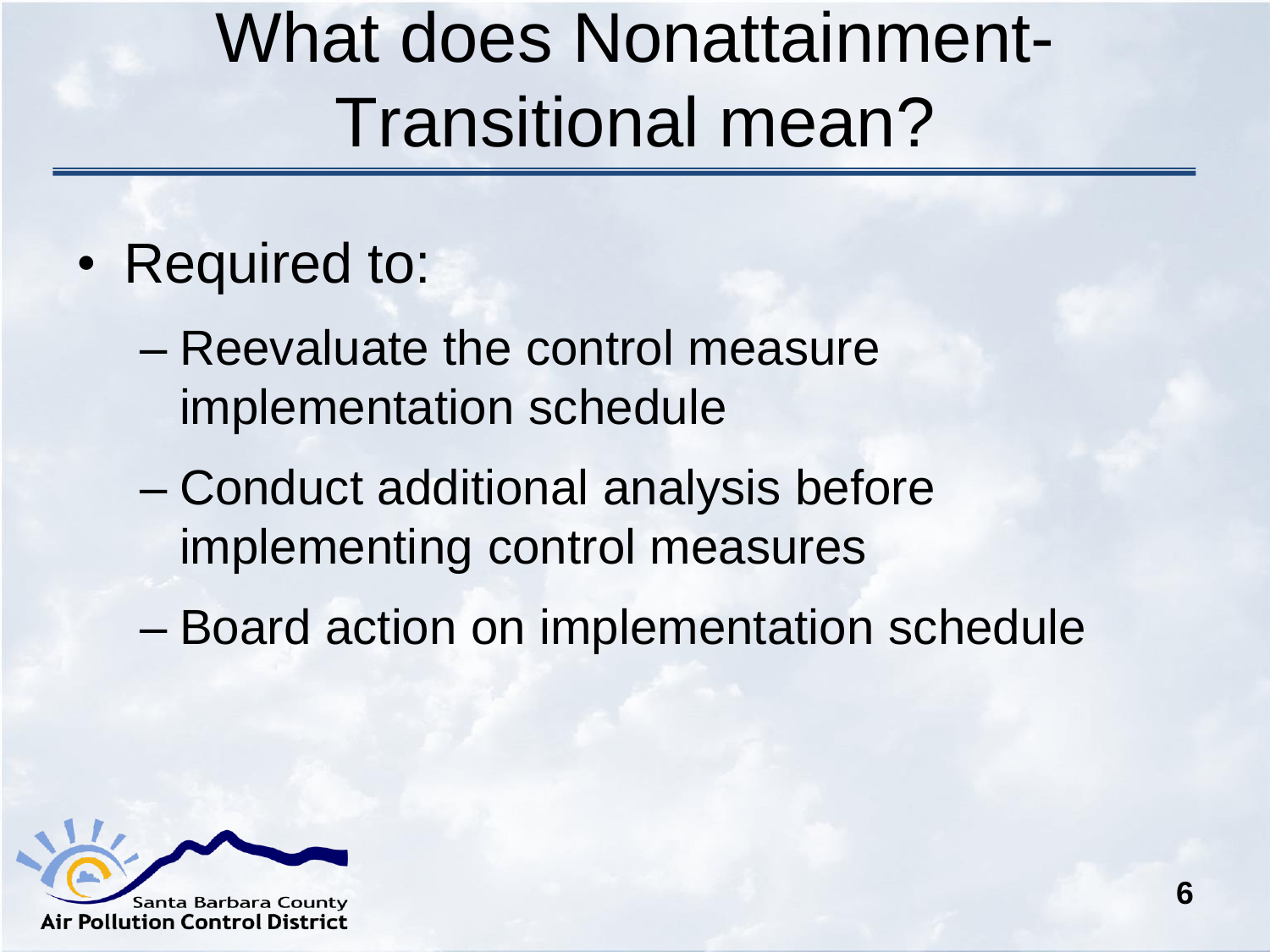## Control Measures in the 2016 Plan

- Stationary source control measures
	- Three focused on NOx reductions in combustion units
	- Three focused on ROC reductions from solvents and coatings
- Existing permit program, BACT and offset requirements, and adopted rules remain in place

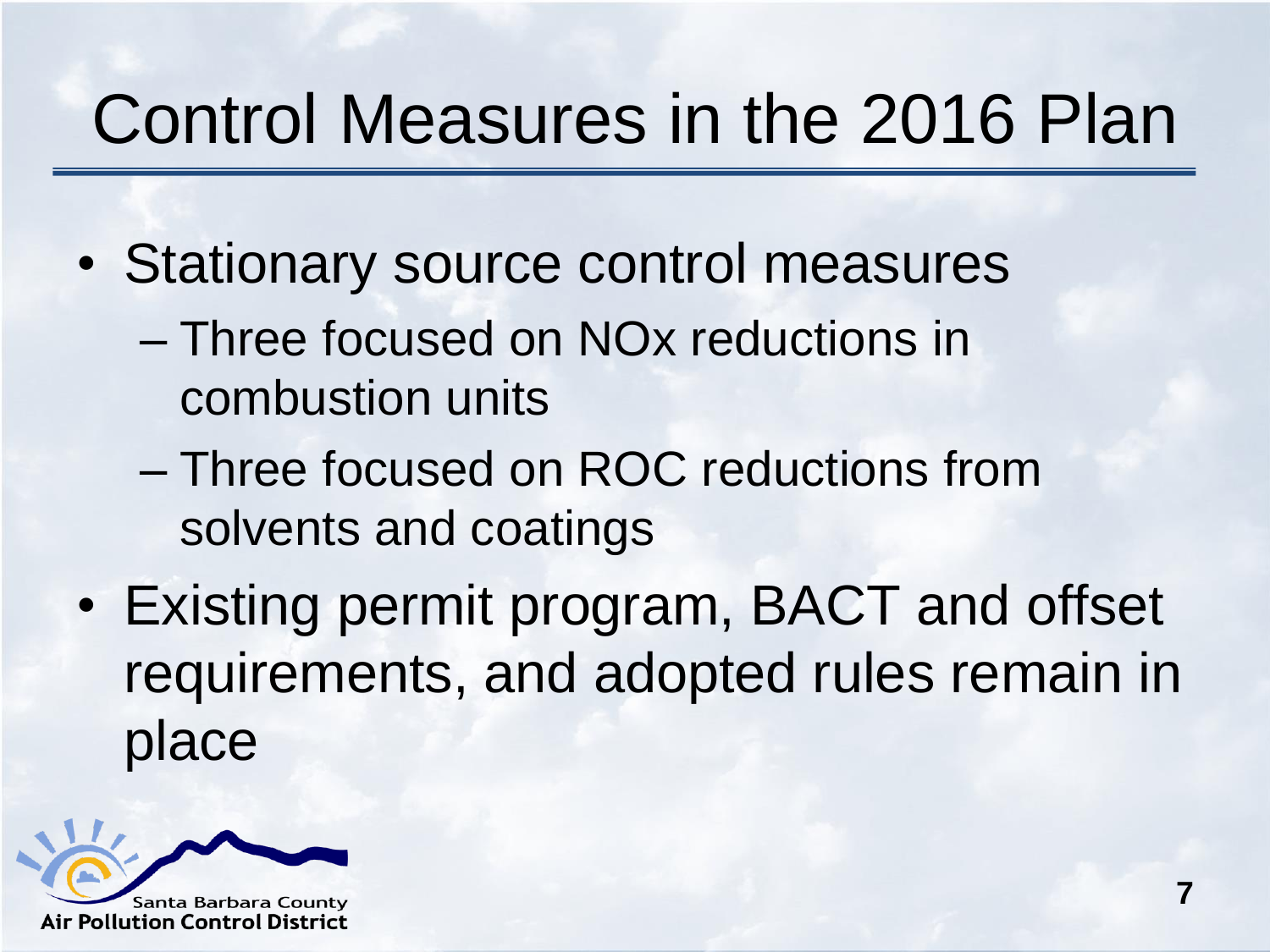#### Revise the Schedule?

Careful consideration of:

- Air quality trends
- Emission inventory and forecast
- Adopted and proposed measures
- State and Federal efforts
- Air Quality plans for other districts

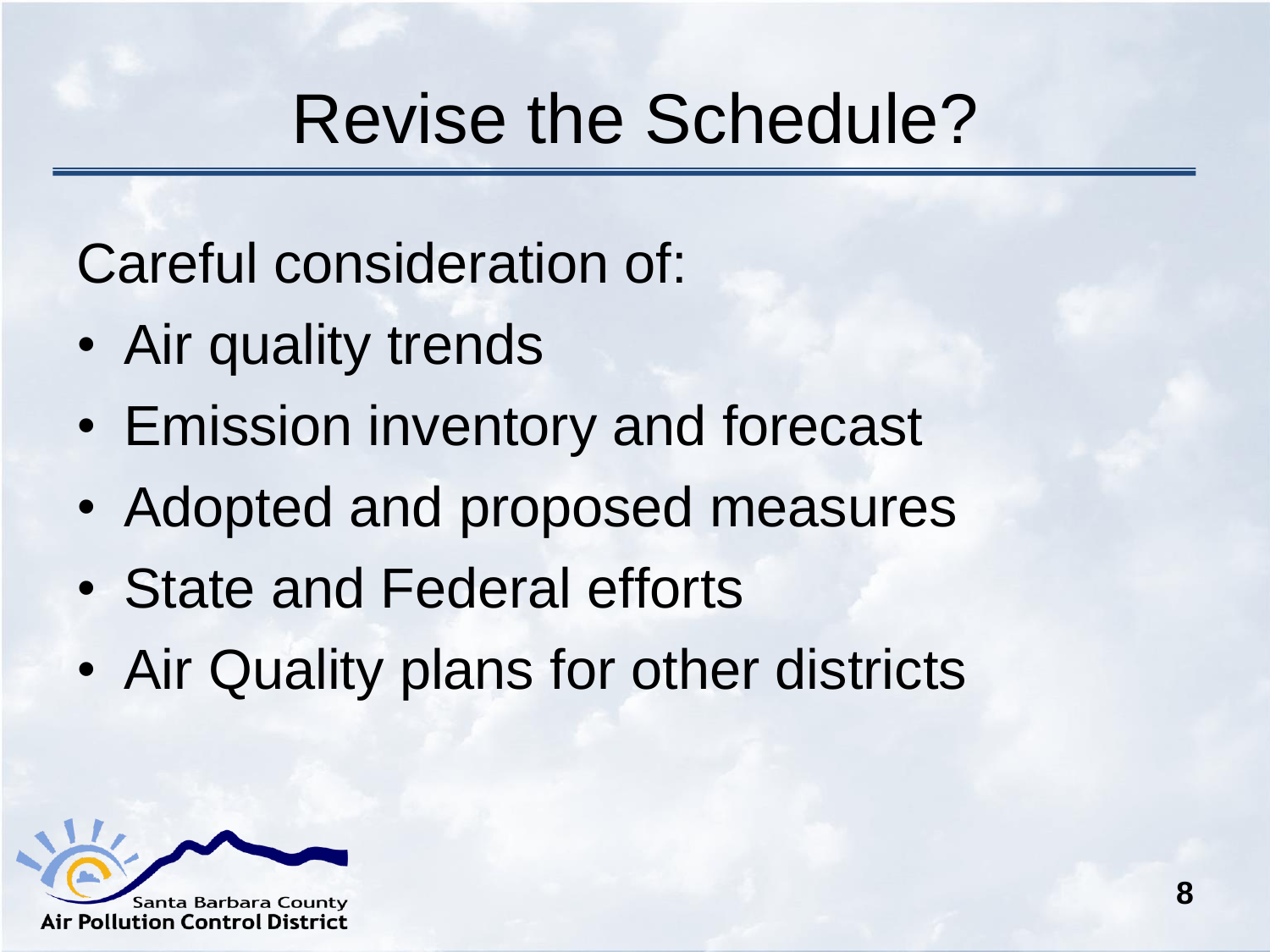## Schedule Options

Three options were included in a report that was forwarded to the CAC for review.

- Stay with the 2016 Ozone Plan schedule
- Proceed with NOx measures only; shift ROC measures to contingency status
- Delay all measures until next plan cycle (2019)

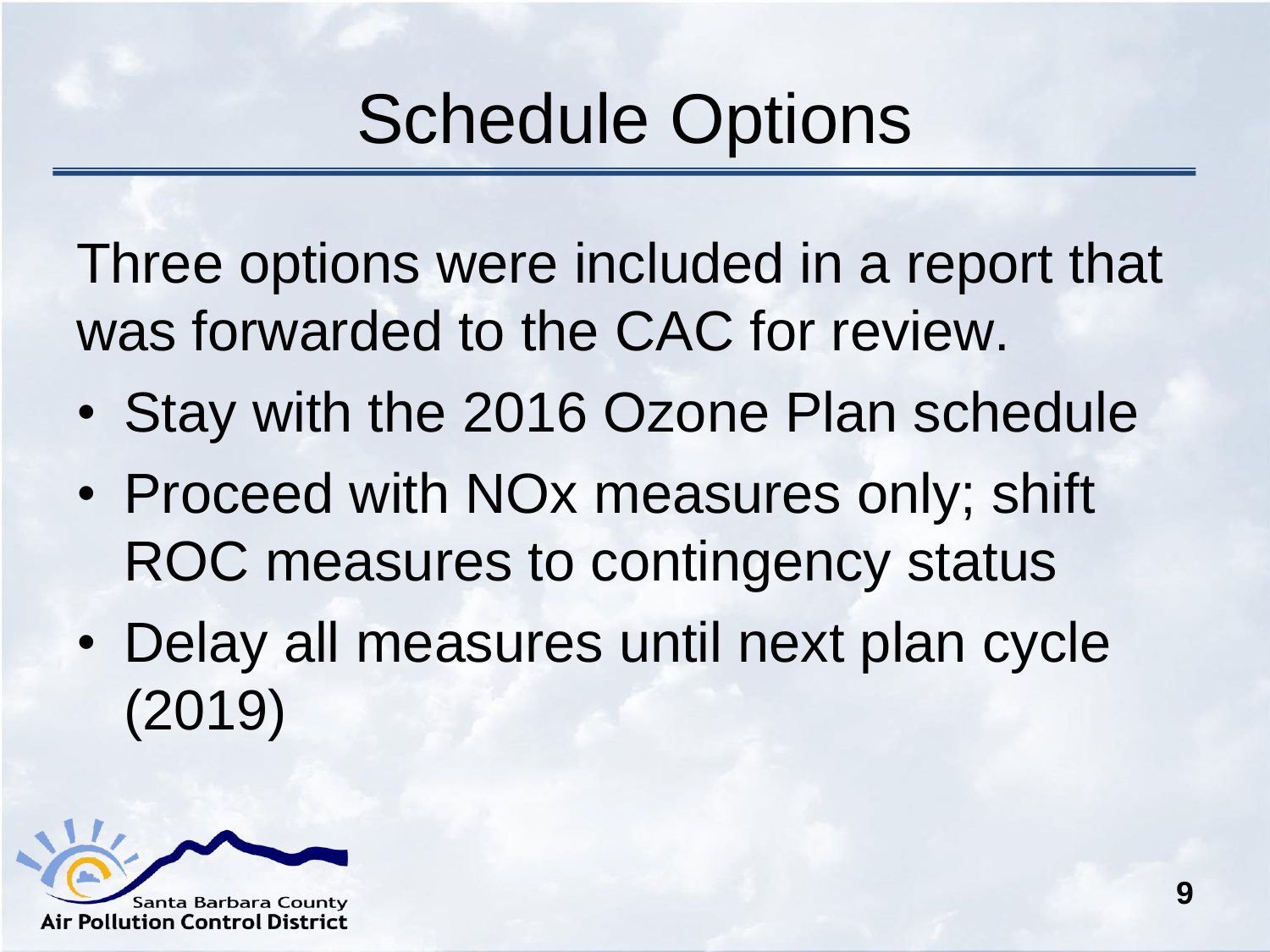## Staff Recommendation

*Retain NOx control measures, move ROC measures to contingency status.* 

- Our mission is to protect public health
- Prioritize NO<sub>x</sub> reductions
- Generates reductions over the life of the new equipment
- Uncertainty over new state and federal initiatives
- Avoid exceeding the federal standard

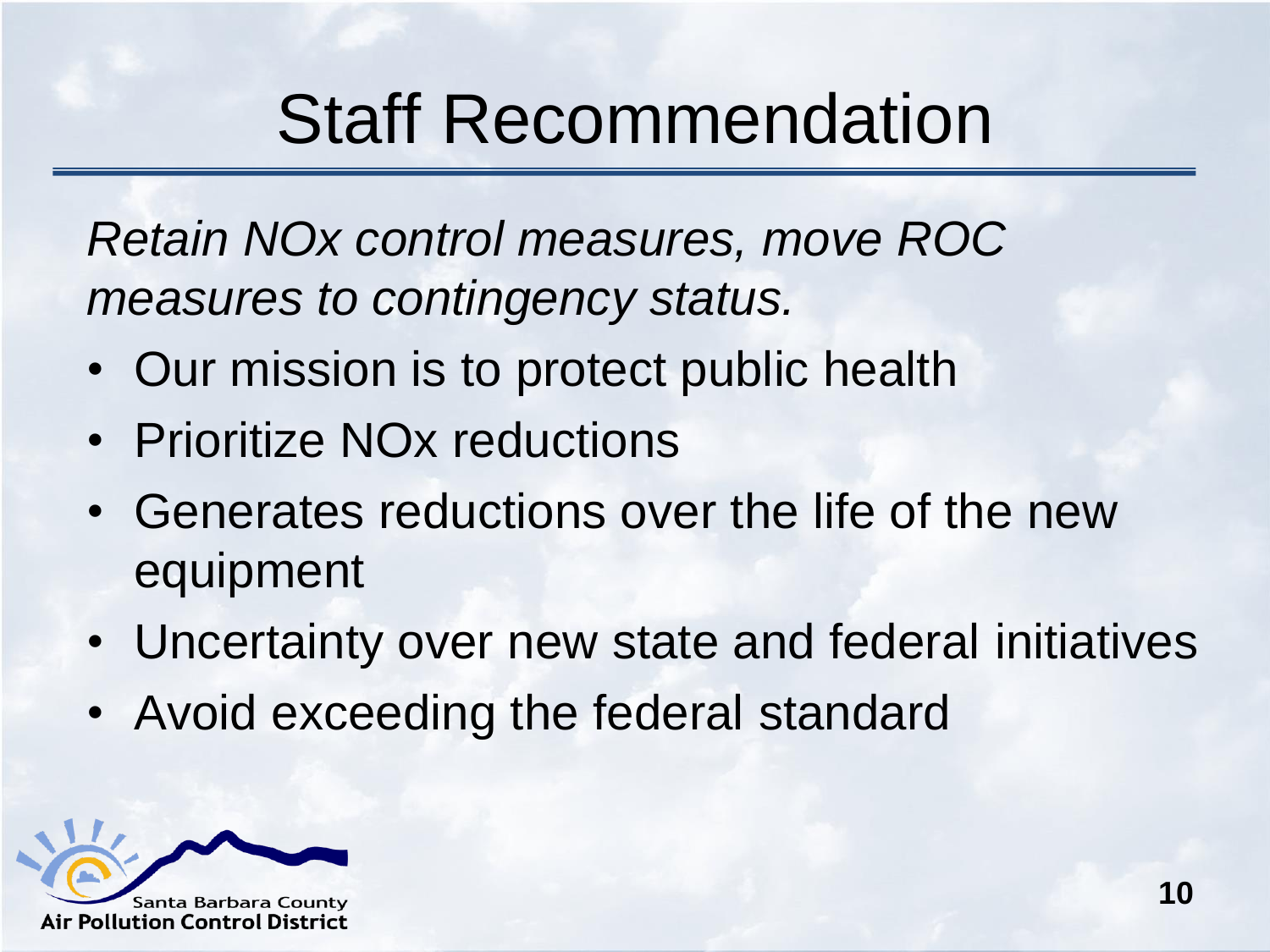# February 8, 2016 CAC Meeting

- Staff prepared a report, gave a presentation, and presented the three options for CAC consideration.
- CAC discussed these options and added another option:
	- $\triangleright$  Retain all of the control measures, but shift the implementation schedule for three of the measures out to 2020: large boilers (NOx), solvent cleaning for wood coatings (ROC), and graphic arts (ROC)
- Ultimately, CAC voted in favor of the staff recommendation.